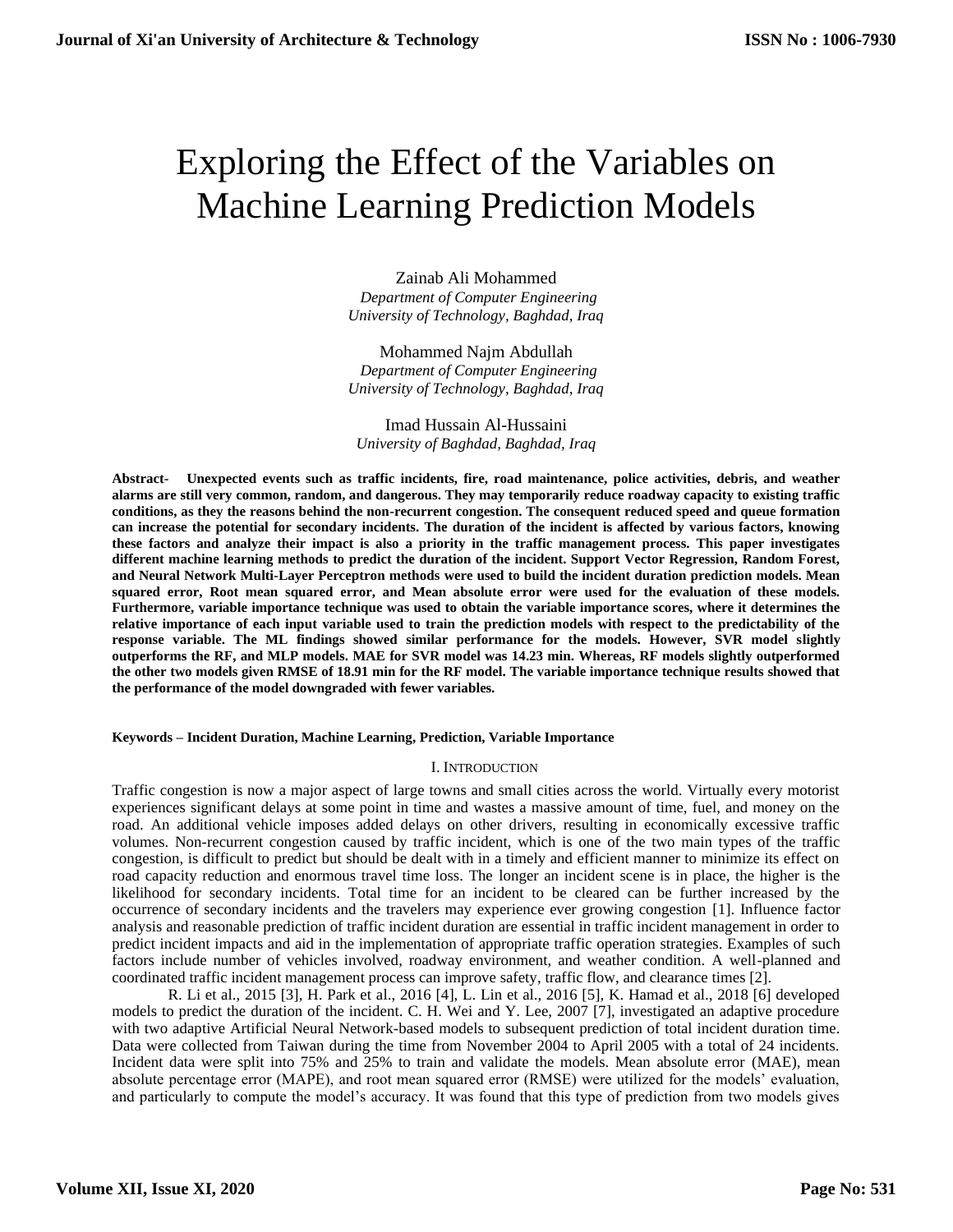better estimation, where the MAE was 409.7 min, the MAPE was 30.3, and the RMSE was 467.3 min. A. T. Hojati et al., 2013 [8], proposed different models of the Parametric Accelerated Failure Time (AFT) which are log-logistic, lognormal, and Weibull with fixed and random parameters, also a Weibull model with gamma heterogeneity, these were applied on one year collected data from Australian freeway network with a total of 3251 incidents. Considering three incident types which are, crashes, hazards, and stationary vehicles on weekdays, with 28 variables investigated. The findings demonstrated that Weibull models with random parameters were more applicable for crashes and hazard incidents, while the stationary vehicle incidents were better dealt with by the Weibull model with gamma heterogeneity. A. T. Hojati et al., 2014 [9], proposed two Hazard-based models, log-logistic accelerated failure time (AFT) and Weibull accelerated failure time (AFT) to predict the incident duration. Data from Southeast Queensland, Australia with twenty-nine variables include information about incident specifics, infrastructure, features of measured traffics, and temporary effects were used to build the models. The developed models showed that the Weibull AFT model with gamma heterogeneity is more suitable for crash incidents, where the log-logistic AFT model with random parameters gives better estimation for hazard and parked vehicle incidents. J. Tang et al., 2020 [10], investigated the gradient boosting machine method (XGBoost) for estimating the clearance time of the incident and to evaluate influencing factors. Washington Incident Tracking System data collected during 2011 were used to develop the models with a total of 2565 incident records. Random forest (RF), support vector regression (SVR), and Adaboost were used for further investigation. MAPE was utilized for the evaluation of the models performance. Findings showed that XGBoost outperforms the other three models with MAPE of 0.348 and 0.221. The purpose of this paper is to investigate different machine learning methods to predict the duration of the incidents, also to identify the most important variables influencing the prediction models, and investigate the effect of reducing the number of the variables on the performance of the attempted models.

The remainder of this paper is organized as follows: Section II introduces the methodology of the proposed incident duration prediction models, also the variable importance technique. A brief description of the error indexes that are used to evaluate the performance of the prediction models is shown in Section III. Next, the results obtained from the three models, and the results of the variable importance technique are discussed in Section IV. Finally, the conclusions are provided in Section V.

#### II. METHODOLOGY

Traffic incident logs and traffic sensors data from Eastbound Interstate 70 (I-70) in Missouri, United States were collected over the period from January 2015 to January 2017, with a total of 352 incidents, were used to develop the prediction models to predict the duration of the incidents. Three machine learning (ML) methods, namely, support vector regression (SVR), random forest (RF), and neural network multilayer perceptron (MLP) were used to build the incident duration prediction models. Below is a brief description to each one.

#### *2.1. Support Vector Machine*

Support Vector Machines (SVMs) are supervised learning models with related learning techniques which analyze data utilized for the classification and the regression analysis. SVM is one of the most popular models in machine learning in the context of statistical learning theory [11]. SVM is a very robust and flexible ML model, that may execute linear or nonlinear classification, regression, as well as outlier detection. SVMs are particularly suitable for small- or medium-sized datasets [12]. An SVM estimator (*f*) on regression can be expressed as:

$$
f(x) = w \cdot \phi(x) + b \tag{1}
$$

where  $\emptyset$  is a nonlinear transfer function, *W* is the weight and *b* is the offset.

#### *2.2. Random Forests*

Random forest (RF) is a supervised learning algorithm, it's a flexible, easy to use machine learning method that gives a great result most of the time even without hyper-parameter tuning. And because of its clarity and diversity (it can be used for both classification and regression tasks), It is one of the most used algorithms. Random forests are an efficient tool in prediction. Using the right kind of randomness makes them proper classifiers and regressors. Because of the Law of Large Numbers, they do not overfit, and this is one of the main differences between the Random Forests and the Decision Trees where the latter might suffer from overfitting, random forest prevents this by creating random subsets of the features and uses these subsets to builds smaller trees Afterwards, it combines the subtrees, but this doesn't work every time and it also makes the computation slower, depending on the number of trees built by the random forest. The RF regression prediction can be expressed as:

$$
y_{rf}^{B}(x) = \frac{1}{B} \sum_{b=1}^{B} y_b(x)
$$
 (2)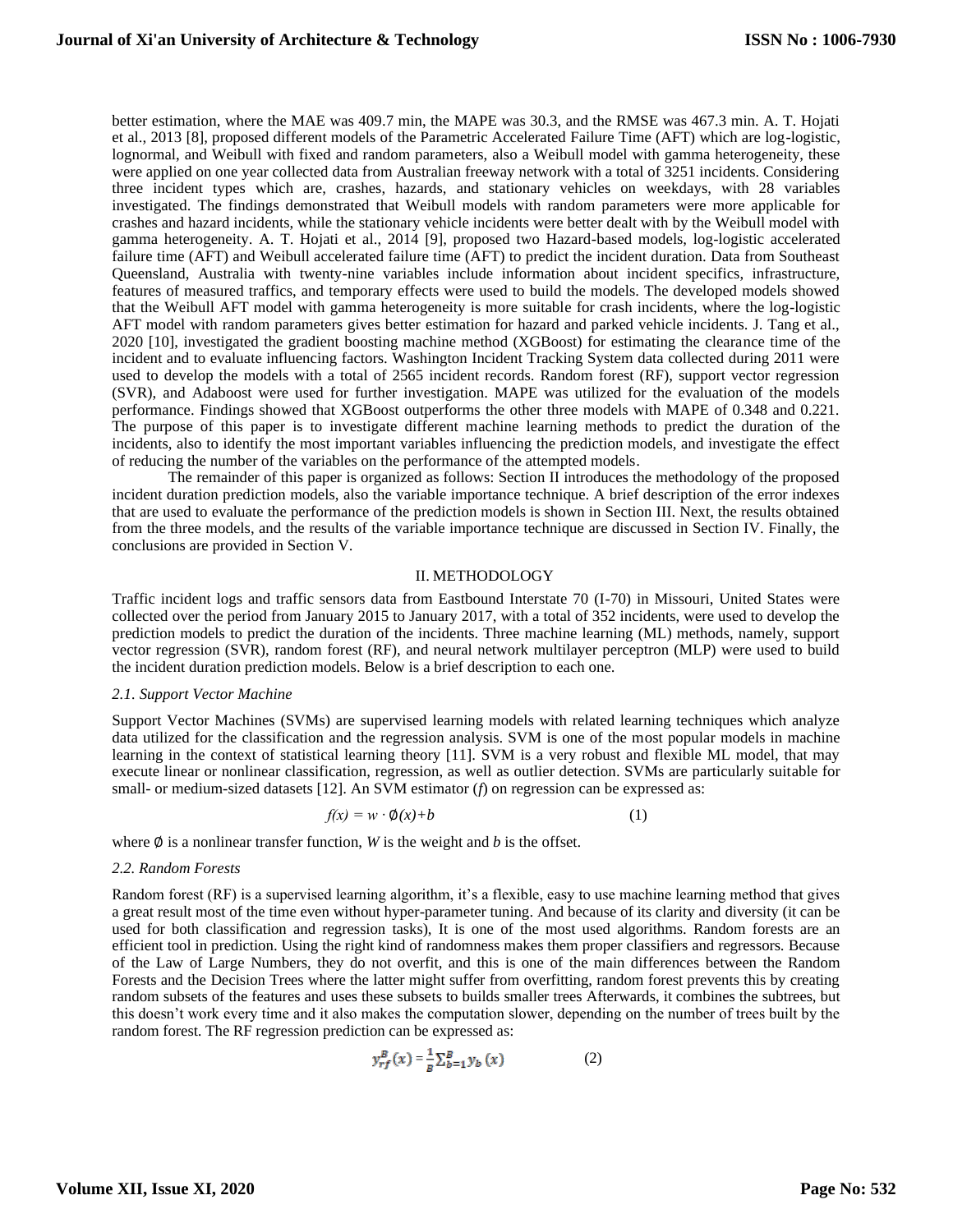Where  $y_b(x)$  is the value predicted by the  $b^{\text{th}}$  tree of the forest, *x* is the predictor variables, *B* is the number of trees in the forest, and  $y_{rf}^{B}(x)$  is the average of the values predicted by the trees, as this average is the final value predicted by the forest [13] [14].

# *2.3. Neural Network (Multi-layer Perceptron)*

Neural Networks are a collection of algorithms that imitate the processes of a human brain to find relationships between vast amounts of datasets. The Neural Network is a network or circuit of neurons, or an Artificial Neural Network in a modern sense, composed of artificial neurons or nodes. The artificial networks can be utilized for predictive modeling, adaptive control, and applications where they can be trained using the dataset. In networks, selflearning that results from experience may draw conclusions from a complex and unrelated set of information [15].

A Multi-Layer Perceptron (MLP) (Hornik, Stinch combe, & White, 1989) is a class of artificial feedforward neural network (ANN). The MLP composes of over one perceptron, that consist of an input layer to receive the signal, an output layer which makes a decision, or an estimation about the input, and a random number of hidden layers between these two types which represent the MLP 's actual computational engine [16].

#### *2.4. Variable Importance Technique*

It cannot be assumed that all the input factors used in the model are equally important to predict the duration of the incident. Generally, a few can have a significant effect on the incidents duration, whereas, many may be insignificant and therefore can be omitted when modeling the incidents duration [17]. The purpose of this section is to know the relative importance or contribution of every input factor when estimating the target (that is, the duration of the incident). The findings of the study provided in this section will help to specify the most relevant variables influencing the duration of the incident to be collected; On the contrary, other variables might be optionally gathered for this purpose.

Random Forest (RF) method is used to compute the variable importance as presents in Figure (1), that shows the most important variables (from the dataset that are used in this research) affecting the estimation of the incident duration, and these variables that have less effect on model performance. The modeling tool (H2O) is used to perform this technique with the RF method.



Figure 1. Predictor Variables Importance

From the Figure (1), it can be seen that the most influencing variables are: total vehicle count, total volume, average of occupancy, day time, day of week, and weighted average speed, while the other variables have less impact. These findings are further used to determine the impact of reducing the number of factors on the output of the attempted SVR, RF, and MLP models. Where the performance of the SVR, RF, and MLP models using all variables is compared with the performance of other SVR, RF, MLP models which are developed using the most affecting variables.

#### III. ERROR INDEXES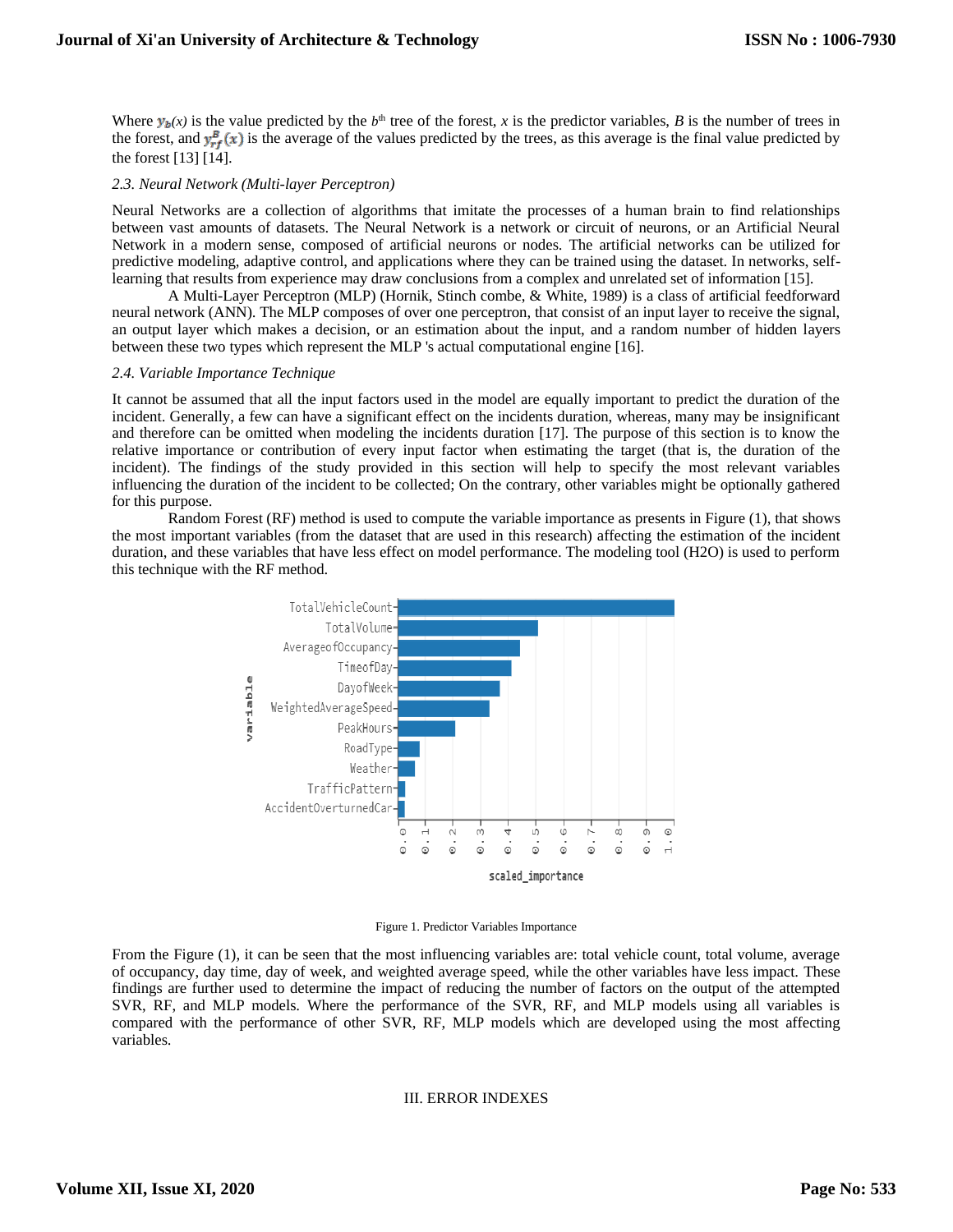The mean squared error (MSE), root mean squared error (RMSE), and mean absolute error (MAE) error indexes were used to evaluate the incidents duration prediction models developed in this study.

The mean squared error (MSE) of a predictor measures the average of the squares of the errors—that is, the average squared difference between the predicted values and the real value. MSE is defined in Equation below:

$$
MSE = \frac{1}{n} \sum_{i=1}^{n} (y_i - y_i^{\wedge})^2
$$
 (3)

Where MSE is the mean squared error, *n* is the number of incident records,  $y_i$  is the observed value, and  $y_i$  is the predicted value [18].

The root mean squared error (RMSE) is a widely used measurement of the differences between the values that estimated by a model or a predictor and the observed values. RMSE is defined in Equation below:

RMSE = 
$$
\sqrt{\frac{1}{n} \sum_{i=1}^{n} (y_i - y_i^{\wedge})^2}
$$
 (4)

Where, RMSE is the root mean squared error, *n* is the number of incident records,  $y_i$  is the observed value, and  $y_i$  is the predicted value [19].

The mean absolute error (MAE) is a measure of difference between two continuous variables, which are the measured value and the true value. MAE is a model evaluation metric used with regression models, it is an average of the absolute errors, and it is defined in Equation below:

$$
MAE = \frac{1}{n} \sum_{i=1}^{n} |y_i - y_i^{\wedge}|
$$
 (5)

Where MAE is the mean absolute error, *n* is the number of incident records,  $y_i$  is the observed value, and  $y_i$  is the predicted value [20].

## IV. RESULTS

#### *4.1. Machine Learning Prediction Models Results*

Incident duration prediction models are developed using SVR, RF, and MLP methods. Table (1) illustrates the MSE, RMSE, and MAE error indexes that have been used to evaluate each model for training, testing, and prediction datasets.

| <b>Model</b> | Category          | <b>MSE</b> (min) | <b>RMSE</b> (min) | MAE (min) |
|--------------|-------------------|------------------|-------------------|-----------|
| <b>SVM</b>   | <b>Training</b>   | 638.84           | 25.27             | 14.39     |
|              | <b>Testing</b>    | 338.93           | 18.40             | 13.87     |
|              | <b>Prediction</b> | 548.75           | 23.42             | 14.23     |
| RF           | <b>Training</b>   | 340.87           | 18.46             | 14.14     |
|              | <b>Testing</b>    | 425.62           | 20.63             | 16.34     |
|              | <b>Prediction</b> | 357.96           | 18.91             | 14.58     |
| <b>MLP</b>   | <b>Training</b>   | 582.29           | 24.13             | 15.54     |
|              | <b>Testing</b>    | 350.65           | 18.72             | 15.14     |
|              | <b>Prediction</b> | 512.71           | 22.64             | 15.42     |

Table 1. SVR, RF, and MLP Models Performance Indexes

Results showed that the SVR, RF, and MLP models, for the training, testing, and prediction datasets, have almost the same error range in terms of RMSE and MAE. Where it can be noticed that the SVR model slightly outperformed the other two models, for the prediction dataset. The SVR model scored MAE of 14.23 min as compared to 14.58 min, and 15.42 min MAE for the RF and MLP models, respectively.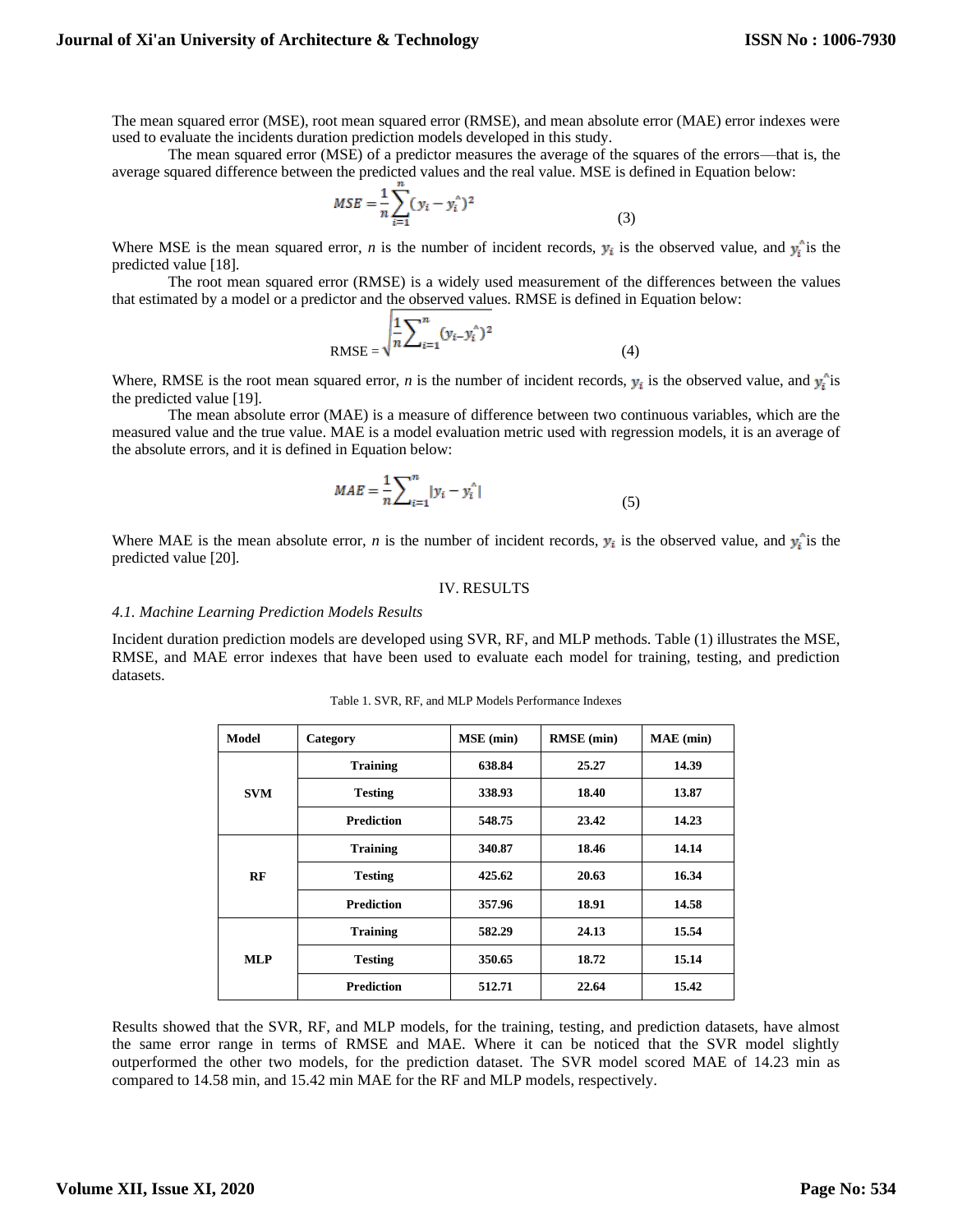On the other hand, in terms of RMSE indexes for the prediction dataset of these three methods, it has been shown that RF model slightly outperformed the SVR and MLP models, given RMSE of 18.91 min for the RF model as compared to 23.42 min and 22.64 min RMSE for the SVR and MLP models, respectively.

## *4.2. Variable Importance Technique Results*

This section illustrates the implementation results of the attempted ML models based on the variable importance findings to study the effect of reducing the number of factors on the model's performance. MSE, RMSE, and MAE indexes are also utilized to evaluate the performance of the attempted SVR, RF, and MLP models for training, testing, and prediction datasets, as given in Table (2). Figure (2) illustrates the prediction RMSE, and MAE indexes for SVR, RF, and MLP models with the reduced variables. The results show that the performance of the three ML models is downgraded after the input variables have been reduced, where the error indexes slightly increase when only the top six variables have been selected to train and test the models, as shown in Figures (3), (4), and (5).

| <b>Model</b> | Category          | <b>MSE</b> (min) | <b>RMSE</b> (min) | $MAE$ (min) |
|--------------|-------------------|------------------|-------------------|-------------|
| <b>SVR</b>   | <b>Training</b>   | 673.54           | 25.95             | 15.04       |
|              | <b>Testing</b>    | 357.31           | 18.90             | 14.23       |
|              | <b>Prediction</b> | 578.54           | 24.05             | 14.80       |
| RF           | <b>Training</b>   | 343.27           | 18.52             | 14.20       |
|              | <b>Testing</b>    | 419.06           | 20.47             | 16.28       |
|              | <b>Prediction</b> | 358.55           | 18.93             | 14.62       |
| <b>MLP</b>   | <b>Training</b>   | 613.11           | 24.76             | 16.00       |
|              | <b>Testing</b>    | 360.10           | 18.97             | 15.11       |
|              | <b>Prediction</b> | 537.11           | 23.17             | 15.74       |

|  |  | Table 2. SVR, RF, and MLP Performance Indexes |  |
|--|--|-----------------------------------------------|--|
|  |  |                                               |  |



Figure 2. SVR, RF, and MLP Models Prediction Performance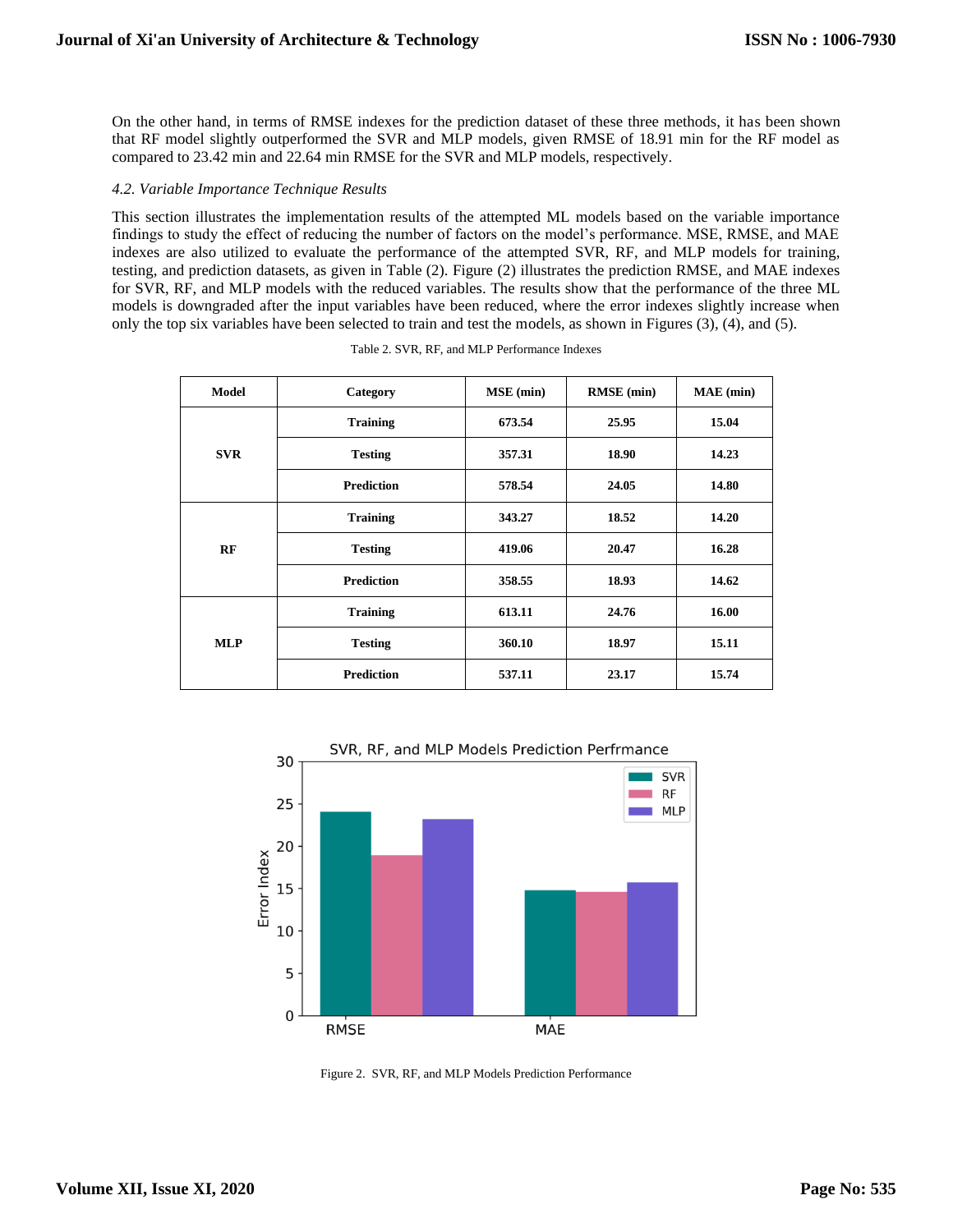Figure (3) illustrates the prediction RMSE, and MAE error indexes for SVR models performance comparison.



Figure 3. SVR Models Comparison

Figure (4) illustrates the prediction RMSE, and MAE error indexes for RF models performance comparison.





Figure (5) illustrates the prediction RMSE, and MAE error indexes for MLP models performance comparison.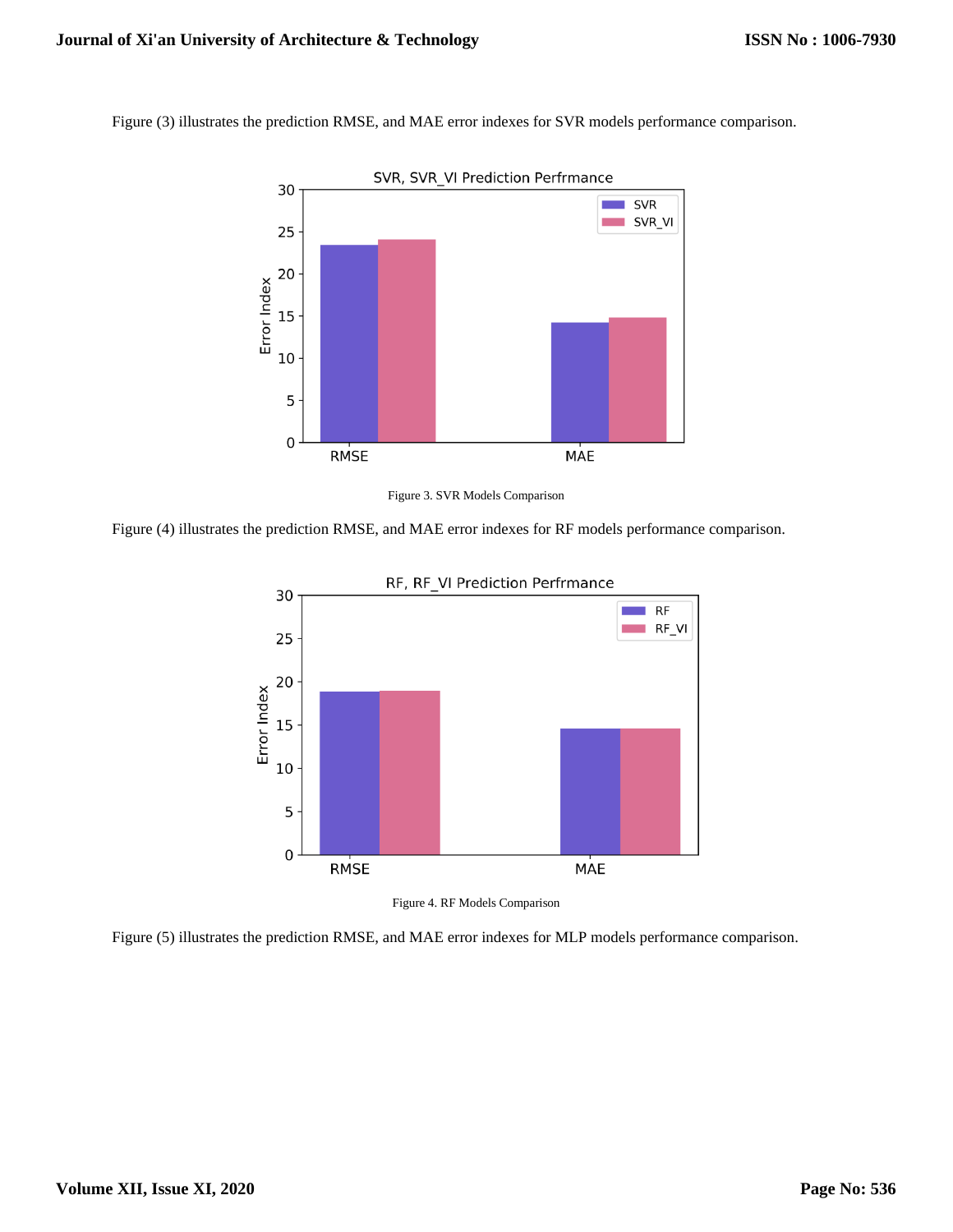

Figure 5. MLP Models Comparison

According to the Figures (3), (4), and (5), it can be noticed that in SVR model with all input factors included, the MSE, RMSE, and MAE indexes (for the prediction dataset) are 548.75 min, 23.42 min, and 14.23 min, respectively. While for SVR model with the reduced factors, the MSE index is 578.54 min, RMSE index is 24.05 min. and the MAE index is 14.80 min, which shows only slight differences in the error indexes. Likewise, for the RF models, the one with all input factors included and the one with the reduced factors, the MSE, RMSE, and MAE indexes are slightly increased by 0.59 min, 0.02 min, and 0.04 min, respectively, in the reduced factors RF model in comparison to the RF model that used all the input factors (for the prediction dataset). Moreover, the MLP model with all input variables included, the MSE index is 512.71 min, RMSE index is 22.64 min, and the MAE index is 15.42 min (for the prediction dataset). While, the MLP model with the reduced variables, the MSE, RMSE, and MAE indexes are 537.11 min, 23.17 min, and 15.74 min, respectively. This also means that the error indexes slightly increase with fewer variables, thus the models' performance downgrades.

## V. CONCLUSIONS

This paper proposes different prediction models to predict the duration of the incidents. The models are developed and validated on the basis of Support Vector Regression (SVR), Random Forest (RF), and Neural Network Multi-Layer Perceptron (MLP) methods. The ML results show that the performance of these models is comparable. The effect of the input variables on the models is tested using variable importance technique. Where it is used to find the variables that have the most impact on the model's performance. Total vehicle count, total volume, average of occupancy, day time, day of week, and the weighted average speed, are the most important variables that have the most influence on the prediction models. The selected variables are further used to determine the impact of reducing the number of input variables on the performance of the best performing SVR, RF, and MLP models. The results show that the performance of the three ML models is degraded after the input variables have been reduced, where the error indexes are slightly increased when only the top six variables have been utilized for the training and validation of the models.

#### REFERENCES

- [1] R. Li, F. C. Pereira, and M. E. Ben-Akiva, "Overview of traffic incident duration analysis and prediction", Eur. Transp. Res. Rev., vol. 10, no. 2, pp. 1–13, 2018.
- [2] K. Hamad, R. Al-Ruzouq, W. Zeiada, S. Abu Dabous, and M. A. Khalil, "Predicting incident duration using random forests", Transp. A: Transp. Sci., vol. 16, no. 3, pp. 1269–1293, 2020.
- [3] R. Li, F. C. Pereira, and M. E. Ben-Akiva, "Competing risks mixture model for traffic incident duration prediction", Accid. Anal. Prev., vol. 75, pp. 192–201, 2015.
- [4] H. Park, A. Haghani, and X. Zhang, "Interpretation of Bayesian neural networks for predicting the duration of detected incidents", J. of Intelligent Transp. Sys., Vol. 20, No. 4, pp. 385-400, 2016, https://doi.org/10.1080/15472450.2015.1082428.
- [5] L. Lin, Q. Wang, and A. W. Sadek, "A combined M5P tree and hazard-based duration model for predicting urban freeway traffic accident durations", Accid. Anal. Prev., vol. 91, pp. 114–126, 2016.
- [6] K. Hamad, R. Al-Ruzouq, W. Zeiada, S. Abu Dabous, and M. A. Khalil, "Predicting incident duration using random forests", TRB 2018 Annual Meeting, 2018.
- [7] C. H. Wei and Y. Lee, "Sequential forecast of incident duration using Artificial Neural Network models", Accid. Anal. Prev., vol. 39, no. 5, pp. 944–954, 2007.
- [8] A. T. Hojati, L. Ferreira, S. Washington, and P. Charles, "Hazard based models for freeway traffic incident duration", Accid. Anal. Prev., vol. 52, pp. 171–181, 2013.